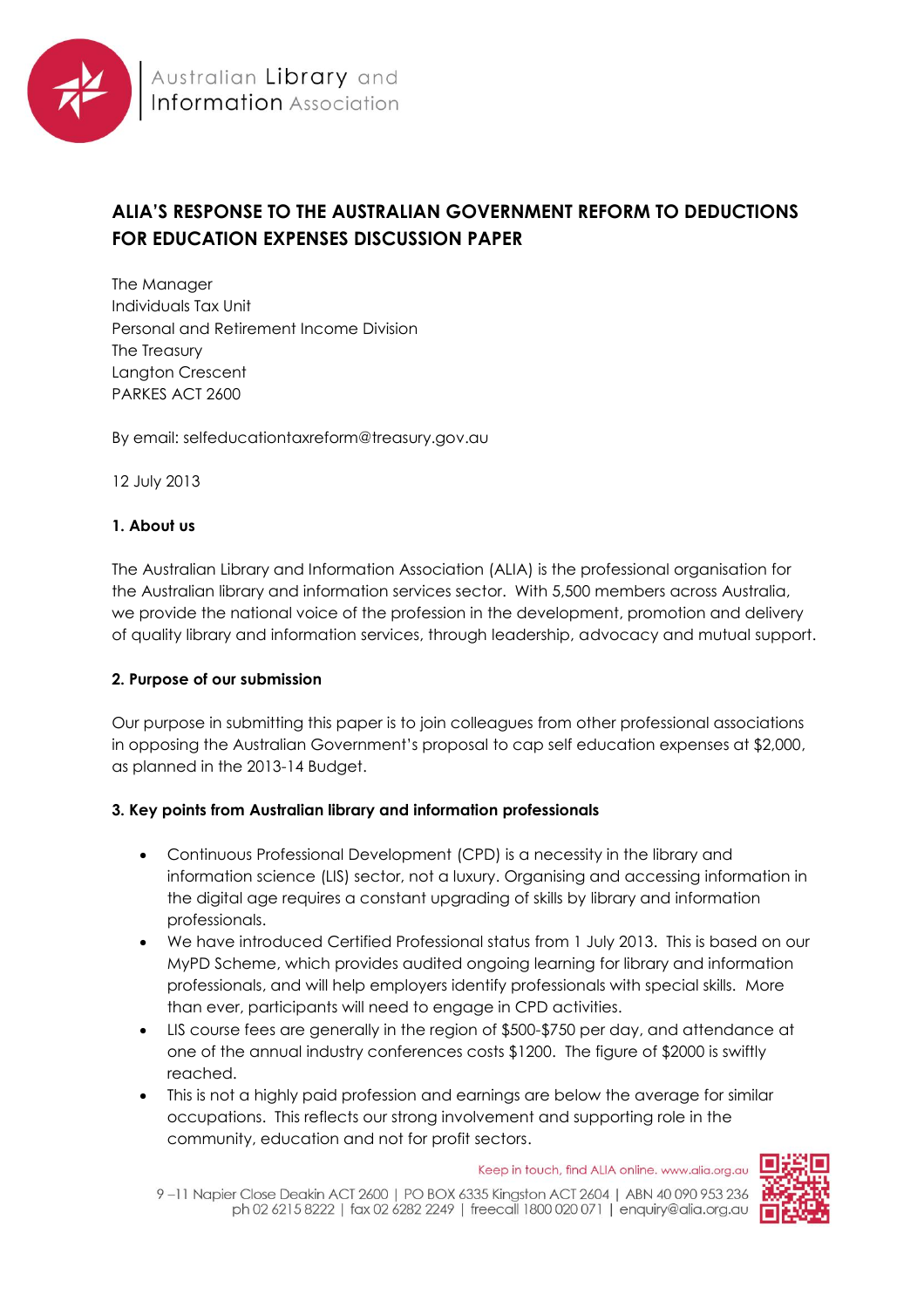- CPD is often paid for by individuals, as a significant number of workplaces offer time but not payment for courses, workshops and conferences.
- Library and information professionals find they have to travel to the main centres of Brisbane, Sydney and Melbourne for most PD events, which adds to the cost burden.
- For these reasons, tax breaks are particularly important for library and information professionals, and a \$2000 cap on self-education expenses would be a serious disincentive to essential ongoing learning.
- Well-informed, highly skilled library and information professionals are vital for ensuring that equitable, efficient, and accurate access to information is available to all sectors of the community.

#### **4. What our members have to say**

'Some concerns for me are the discriminatory treatment of people in states like Western Australia as most conferences are held on the Eastern seaboard, which means higher expenses for airfares, accommodation and incidental expenses, and the discriminatory treatment of people who live in rural areas – not only do they have longer travel times and higher expenses to get to conferences or other professional development, now they won't even get a decent tax deduction on their costs.'

'This fails to recognise that many employers (including the Commonwealth Government) do not, or cannot, pay for professional development for their employees, so some employees pay for their own professional development to stay employable and keep up with developments in their field.'

'I struggle (with four kids, mortgage etc) to afford to do any PD that costs money – in fact for the year just finished I didn't do any. It is bad enough that you have to pay the costs up front but can't claim them back for up to 12 months. I would never be signing up for courses once I reached the threshold of \$2K. I find it ludicrous that almost every day we hear that there is a skills shortage in Australia but people who are proactive and get out there and try and improve themselves are going to be penalised.

'Health library members rarely have access to organisational support to maintain and develop knowledge and skills. Professional development is largely achieved by personal funding. Due to the highly specialised nature of practice and the relatively small numbers of practitioners, the most valuable opportunities for professional development are conference and other event attendance, and courses at university. Peer contact and support are critical.

'Health librarianship has experienced extensive change, both in terms of needing to respond to changes in demand from clients to have resources delivered largely online, but also in meeting demands for information support services that are new (clinical librarianship, systematic review support, research respository development and maintenance, research